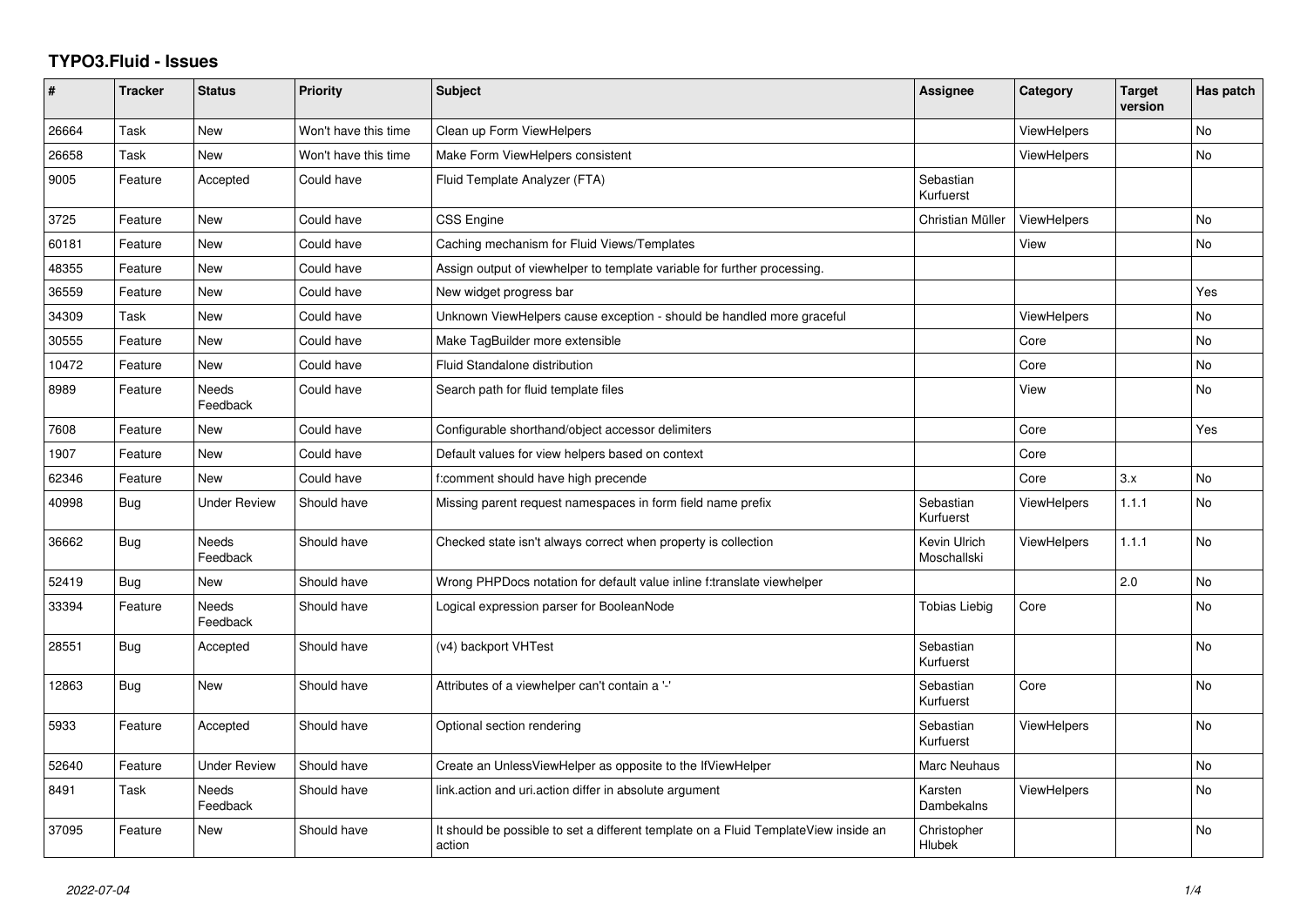| #     | <b>Tracker</b> | <b>Status</b>            | <b>Priority</b> | Subject                                                                            | Assignee                    | Category    | <b>Target</b><br>version | Has patch |
|-------|----------------|--------------------------|-----------------|------------------------------------------------------------------------------------|-----------------------------|-------------|--------------------------|-----------|
| 55008 | Bug            | <b>Under Review</b>      | Should have     | Interceptors should be used in Partials                                            | Christian Müller            |             |                          | <b>No</b> |
| 58862 | Bug            | Needs<br>Feedback        | Should have     | FormViewHelper doesn't accept NULL as value for \$arguments                        | Bastian<br>Waidelich        | ViewHelpers |                          | Yes       |
| 53806 | Bug            | <b>Under Review</b>      | Should have     | Paginate widget maximumNumberOfLinks rendering wrong number of links               | <b>Bastian</b><br>Waidelich | Widgets     |                          | <b>No</b> |
| 54195 | Task           | New                      | Should have     | Rename and move FormViewHelper's errorClass value, currently 'f3-form-error'       | Adrian Föder                | ViewHelpers |                          | No        |
| 65424 | Bug            | <b>Under Review</b>      | Should have     | SelectViewHelper must respect option(Value Label)Field for arrays                  |                             | ViewHelpers |                          | No        |
| 60271 | Feature        | New                      | Should have     | Paginate viewhelper, should also support arrays                                    |                             |             |                          | No        |
| 60003 | Feature        | <b>New</b>               | Should have     | Add required-Attribute to f:form.password                                          |                             | ViewHelpers |                          | No        |
| 58983 | Bug            | New                      | Should have     | format.date does not respect linebreaks and throws exception                       |                             |             |                          | No        |
| 58921 | Bug            | New                      | Should have     | f:form.* VHs crash if NOT inside f:form but followed by f:form                     |                             |             |                          | No        |
| 56237 | Task           | <b>New</b>               | Should have     | in-line (Condition) ViewHelpers should not evaluate on parsing                     |                             |             |                          | No        |
| 54284 | Bug            | New                      | Should have     | Default Option for Switch/Case VH                                                  |                             | ViewHelpers |                          | No        |
| 52591 | Bug            | <b>New</b>               | Should have     | The Pagination Widget broken for joined objects                                    |                             |             |                          | No        |
| 52536 | Bug            | <b>Under Review</b>      | Should have     | Errorclass not set if no property-attribute set                                    |                             |             |                          |           |
| 51277 | Feature        | New                      | Should have     | ViewHelper context should be aware of actual file occurrence                       |                             |             |                          | No        |
| 50888 | Bug            | <b>Under Review</b>      | Should have     | WSOD by changing name of section and if Fluid caches are generated                 |                             |             |                          | No        |
| 49756 | Feature        | <b>Under Review</b>      | Should have     | Select values by array key in checkbox viewhelper                                  |                             |             |                          | No        |
| 49600 | Bug            | New                      | Should have     | f:form tag shown as a HTML on frontend                                             |                             | ViewHelpers |                          | <b>No</b> |
| 47669 | Task           | New                      | Should have     | FormViewHelper does not define the default request method                          |                             |             |                          | No        |
| 47006 | Bug            | <b>Under Review</b>      | Should have     | widget identifier are not unique                                                   |                             |             |                          | No        |
| 46545 | Feature        | New                      | Should have     | Better support for arrays in options of SelectViewHelper                           |                             |             |                          | No        |
| 46257 | Feature        | <b>Under Review</b>      | Should have     | Add escape sequence support for Fluid                                              |                             | Core        |                          | No        |
| 46091 | Task           | Needs<br>Feedback        | Should have     | Show source file name and position on exceptions during parsing                    |                             |             |                          | No        |
| 45394 | Task           | New                      | Should have     | Forwardport Unit test for standalone view                                          |                             | View        |                          | No        |
| 45345 | Feature        | <b>Needs</b><br>Feedback | Should have     | Easy to use comments for fluid that won't show in output                           |                             |             |                          |           |
| 45153 | Feature        | New                      | Should have     | f:be.menus.actionMenuItem - Detection of the current select option is insufficient |                             |             |                          | No        |
| 43072 | Task           | New                      | Should have     | Remove TOKENS for adding templates fallback in Backporter                          |                             | View        |                          | No        |
| 43071 | Task           | New                      | Should have     | Remove TOKENS for adding fallback teplates in B                                    |                             |             |                          | No        |
| 42743 | Task           | New                      | Should have     | Remove inline style for hidden form fields                                         |                             |             |                          | No        |
| 42397 | Feature        | New                      | Should have     | Missing viewhelper for general links                                               |                             |             |                          | No        |
| 40081 | Feature        | New                      | Should have     | Allow assigned variables as keys in arrays                                         |                             |             |                          | No        |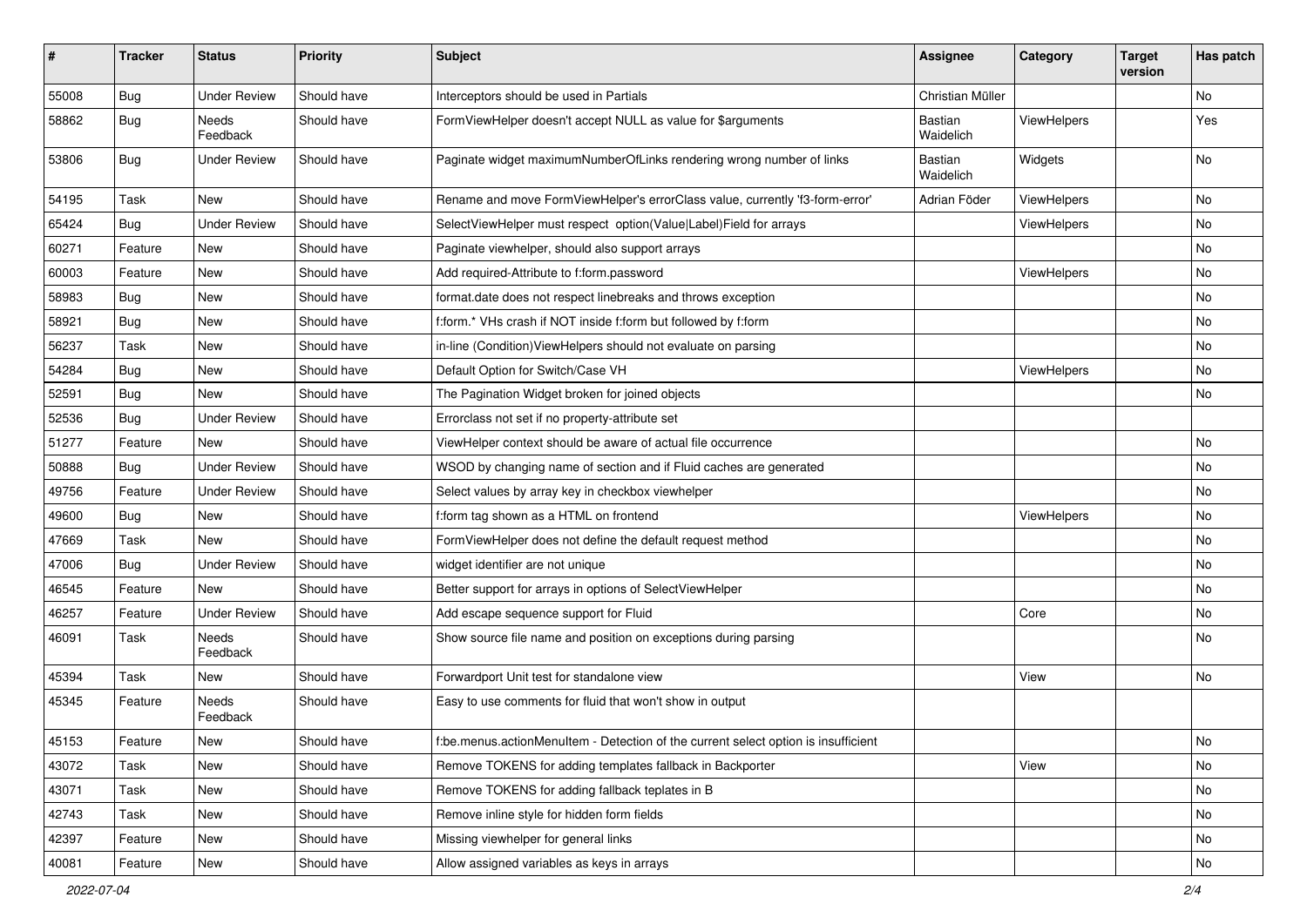| ∦     | <b>Tracker</b> | <b>Status</b>            | <b>Priority</b> | <b>Subject</b>                                                                                              | <b>Assignee</b>        | Category    | <b>Target</b><br>version | Has patch |
|-------|----------------|--------------------------|-----------------|-------------------------------------------------------------------------------------------------------------|------------------------|-------------|--------------------------|-----------|
| 39990 | Bug            | New                      | Should have     | Same form twice in one template: hidden fields for empty values are only rendered<br>once                   |                        | Core        |                          | No        |
| 39936 | Feature        | New                      | Should have     | registerTagAttribute should handle default values                                                           |                        | ViewHelpers |                          | No        |
| 38130 | Feature        | New                      | Should have     | Checkboxes and multiple select fields should have an assignable default value                               |                        |             |                          | No        |
| 37619 | Bug            | New                      | Should have     | Fatal Error when using variable in name attribute of Section ViewHelper                                     |                        | ViewHelpers |                          | No        |
| 36655 | Bug            | New                      | Should have     | Pagination Links                                                                                            |                        | Widgets     |                          | No        |
| 36410 | Feature        | New                      | Should have     | Allow templates to send arguments back to layout                                                            |                        | ViewHelpers |                          | No        |
| 34682 | Bug            | <b>Under Review</b>      | Should have     | Radio Button missing checked on validation error                                                            |                        | ViewHelpers |                          | No.       |
| 33215 | Feature        | New                      | Should have     | RFC: Dynamic values in ObjectAccess paths                                                                   |                        |             |                          | No        |
| 32035 | Task           | New                      | Should have     | Improve fluid error messages                                                                                |                        | Core        |                          | Yes       |
| 31955 | Feature        | New                      | Should have     | f:uri.widget                                                                                                |                        | Widgets     |                          | No        |
| 30937 | Bug            | New                      | Should have     | CropViewHelper stringToTruncate can't be supplied so it can't be easily extended                            |                        | ViewHelpers |                          | Yes       |
| 28554 | <b>Bug</b>     | New                      | Should have     | (v4) implement feature flag to disable caching                                                              |                        |             |                          | No        |
| 28553 | Bug            | New                      | Should have     | improve XHProf test setup                                                                                   |                        |             |                          | No        |
| 28552 | Bug            | New                      | Should have     | (v5) write ViewHelper test for compiled run; adjust functional test to do two passes<br>(uncached & cached) |                        |             |                          | No        |
| 28550 | Bug            | New                      | Should have     | (v4) make widgets cacheable, i.e. not implement childnodeaccess interface                                   |                        |             |                          | No        |
| 28549 | <b>Bug</b>     | New                      | Should have     | make widgets cacheable, i.e. not implement childnodeaccess interface                                        |                        |             |                          | No        |
| 13045 | <b>Bug</b>     | New                      | Should have     | Entity decode of strings are different between if-conditions and output of variable                         |                        |             |                          |           |
| 10911 | Task           | New                      | Should have     | Tx_Fluid_ViewHelpers_Form_AbstractFormViewHelper->renderHiddenIdentityField<br>should be more reliable      |                        | ViewHelpers |                          | No        |
| 9950  | Task           | New                      | Should have     | Binding to nested arrays impossible for form-elements                                                       |                        | ViewHelpers |                          |           |
| 9514  | Feature        | New                      | Should have     | Support explicit Array Arguments for ViewHelpers                                                            |                        |             |                          |           |
| 8648  | <b>Bug</b>     | New                      | Should have     | format.crop ViewHelper should support all features of the crop stdWrap function                             |                        | ViewHelpers |                          | No        |
| 4704  | Feature        | New                      | Should have     | Improve parsing exception messages                                                                          |                        | Core        |                          |           |
| 3481  | Bug            | New                      | Should have     | Use ViewHelperVariableContainer in PostParseFacet                                                           |                        | Core        |                          | No        |
| 3291  | Feature        | <b>Needs</b><br>Feedback | Should have     | Cacheable viewhelpers                                                                                       |                        |             |                          | No        |
| 46289 | Bug            | Needs<br>Feedback        | Should have     | Enable Escaping Interceptor in XML request format                                                           |                        | View        | 2.0.1                    | No        |
| 43346 | Feature        | <b>Under Review</b>      | Should have     | Allow property mapping configuration via template                                                           | Karsten<br>Dambekalns  | ViewHelpers | 2.1                      | No        |
| 44234 | Bug            | <b>Under Review</b>      | Should have     | selectViewHelper's sorting does not respect locale collation                                                |                        | ViewHelpers | 2.1                      | No        |
| 33551 | <b>Bug</b>     | New                      | Must have       | View helper values break out of a partial scope                                                             | Sebastian<br>Kurfuerst | Core        |                          | No        |